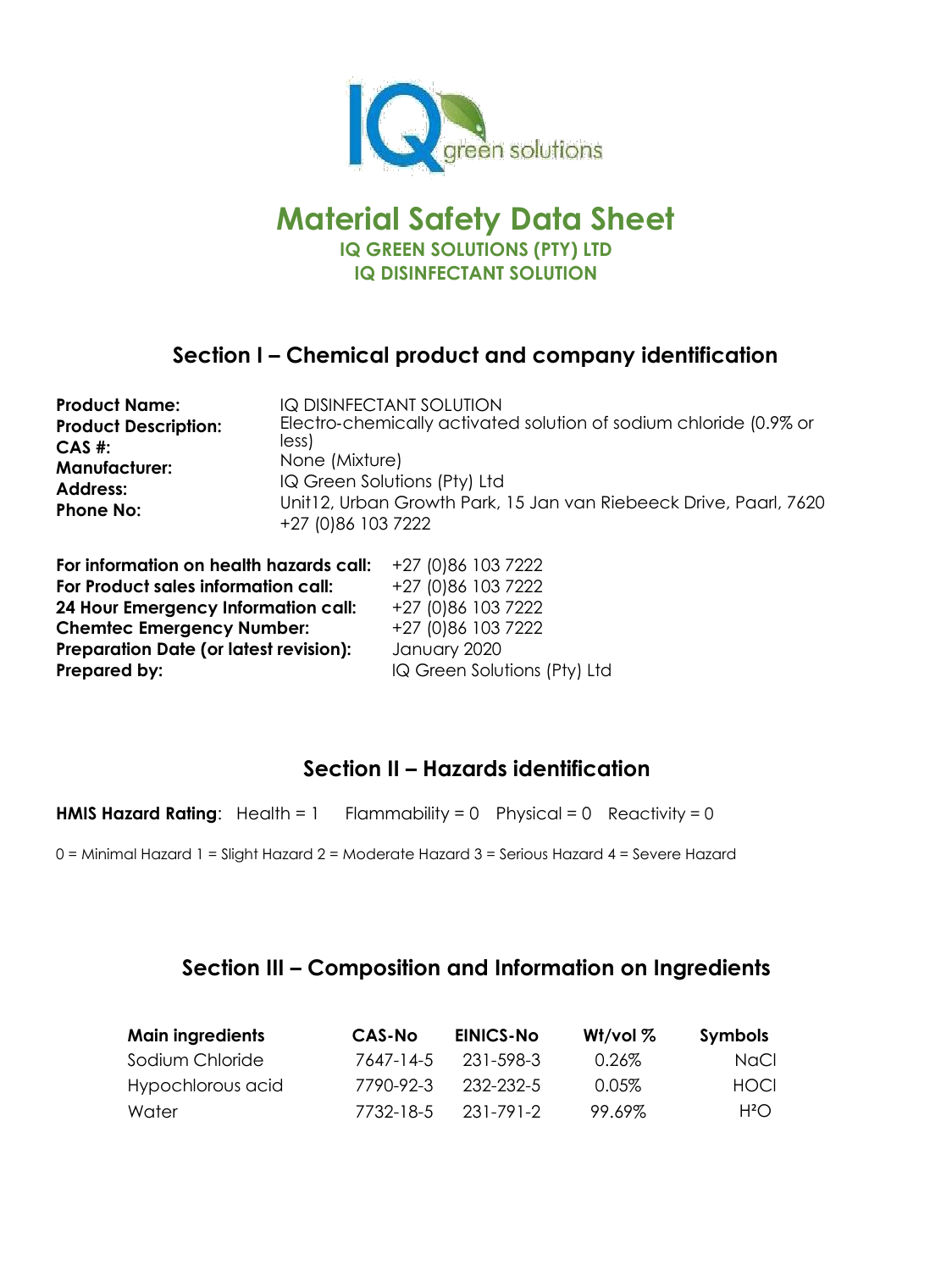### **Section IV – First-aid measures**

Under normal use conditions the likelihood of any adverse health effect is low.

**Exposure Limits:** No exposure limits established for the Product by ACGIH or OSHA.

**Skin Contact:** If any irritation occurs, wash affected area with water.

**Eye Contact:** If irritation occurs, flush eyes with water.

**Ingestion:** Drink a glass full (250ml) of water.

**Inhalation:** If breathing problems develop, move away from Product and into fresh air.

#### **Medical conditions generally recognized as being aggravated by exposure to Product**: NA

**Primary route(s) of exposure**: Inhalation of Product vapours or fumes is the most common route of exposure in occupational settings.

**Developmental/Reproductive Toxicity:** No conclusion has been made based on human and animal studies.

**Carcinogenicity:** No conclusion on the carcinogenicity of chlorine has been made based on the limited information available from human and animal studies. Neither the Product nor any of its constituents are listed in the latest NTP Annual Report on Carcinogens or has been found to be a potential carcinogen in the latest IARC Monograph or by OSHA.

**Cytogenecity:** Product does not possess cytogenetic activity based on the test results on chromosome induction operations in the bone marrow cells of mice.

### **Section V – Fire-fighting measures**

Not flammable or explosive.

### **Section VI – Accidental release measures**

Spills can be washed to sewer with plenty of water, or neutralized using sodium sulphite or sodium thiosulfate.

## **Section VII – Handling and storage**

In the area where Product is being produced there must be good ventilation. Preferably local exhaust ventilation. For those with very sensitive skin it may be advisable to wear gloves.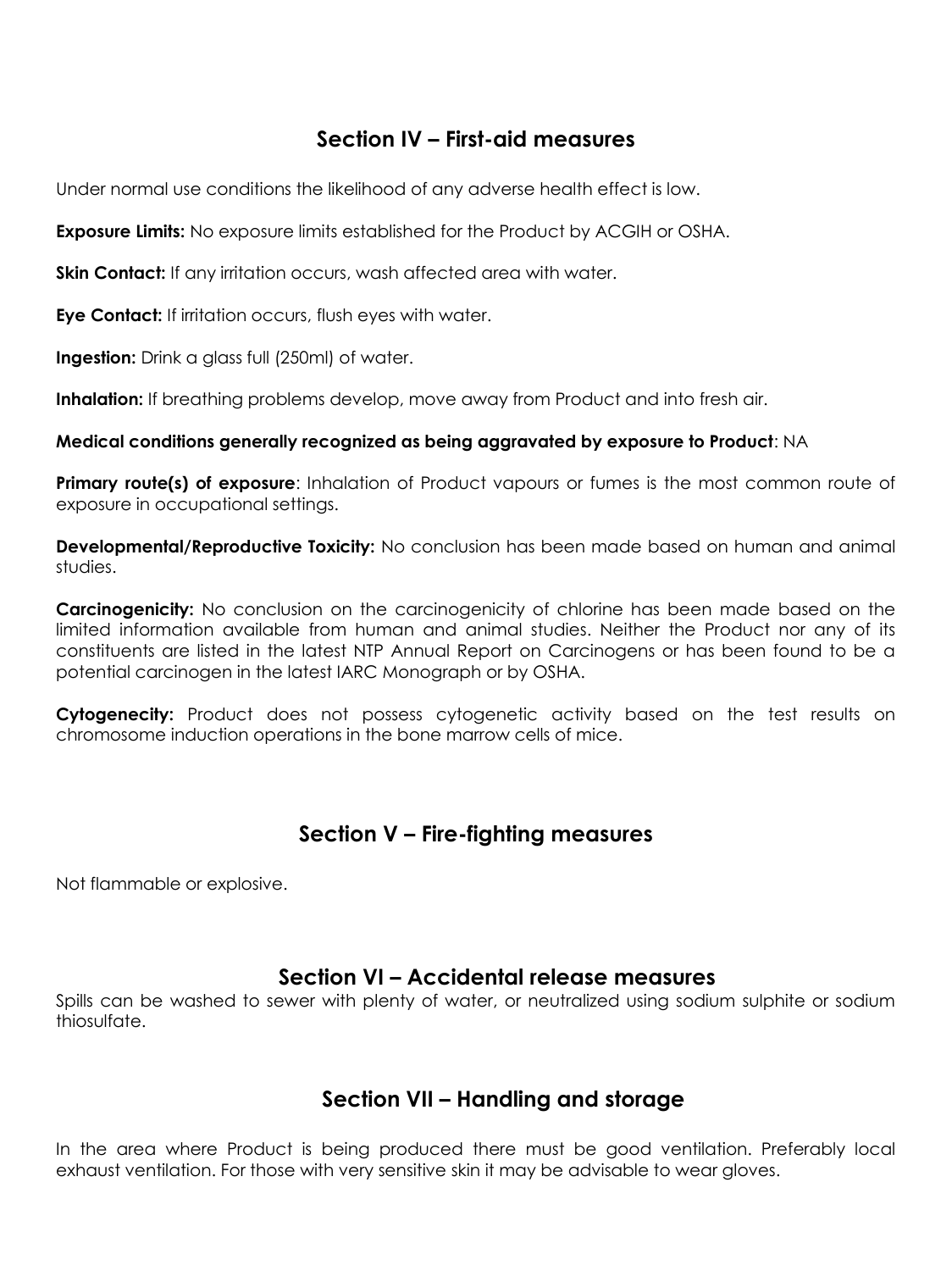Store in a cool dry ventilated area in sealed plastic containers and ensure the solution is correctly labelled.

### **Section VIII – Exposure controls and personal protection**

No personal protective equipment is required under normal conditions. The following suggestions should be considered in case of accidental chlorine release due to acidification.

**Ventilation:** Open air or good room ventilation is normally adequate for the safe use of the Product. Avoid breathing any vapours or fumes resulting from acid ventilation.

**Respiratory Protection:** In accordance with OSHA regulations (29 CFR 1910.134 and 29 CFR 1910.1000) fogging or spraying applications may require worker respiratory protection, such as (1) NIOSH/MSHA approved air‐purifying respirators, or (2) NIOSH/MSHA approved canister/cartridge facial respirators for chlorine/acid vapours.

**Eye Protection:** Although Product is designed to be safe for eyes, good manufacturing and laboratory practices recommend the use of chemical safety goggles for all applications involving chemical handling.

**Protective Clothing:** Although Product is designed to be safe for skin, good manufacturing and laboratory practice recommend that, at a minimum, rubber, neoprene, or other chemically impervious gloves be worn for all applications involving chemical handling.

## **Section IX – Physical and Chemical Properties**

| <b>Physical State:</b><br>Boiling Point (°C):<br><b>Melting Point/Range:</b><br>Flash Point $(^{\circ}C)$ : | Liquid<br>100°C<br>NA.<br>NA (Non-flammable) |
|-------------------------------------------------------------------------------------------------------------|----------------------------------------------|
| Vapour Pressure (mm Hg @ 20°):                                                                              | <b>NA</b>                                    |
| Vapour Density (Air = 1):                                                                                   | ND.                                          |
| Specific Gravity $H^2O = 1$ ):                                                                              | $1.00 - 1.06$ g/ml                           |
| Density:                                                                                                    | 1000 kg/m3                                   |
| <b>Steam pressure:</b>                                                                                      | 2330 Pa                                      |
| Appearance / Colour / Odour:                                                                                | Clear, with a faint chlorinous/ozonous odor  |
| <b>Evaporation Rate:</b>                                                                                    | Comparable to water                          |
| <b>Solubility in Water:</b>                                                                                 | Complete                                     |
| pH:                                                                                                         | $5.0 - 7.0$                                  |

## **Section X – Stability and reactivity**

**Stability:** Loses its level of available chlorine at high temperatures and when exposed to direct sunlight. Stored under prescribed conditions, the product is stable for 12 months.

**Conditions to Avoid:** Avoid accidental or uncontrolled contact of Product with acids and hydrogen peroxide.

**Hazardous Decomposition Products**: None.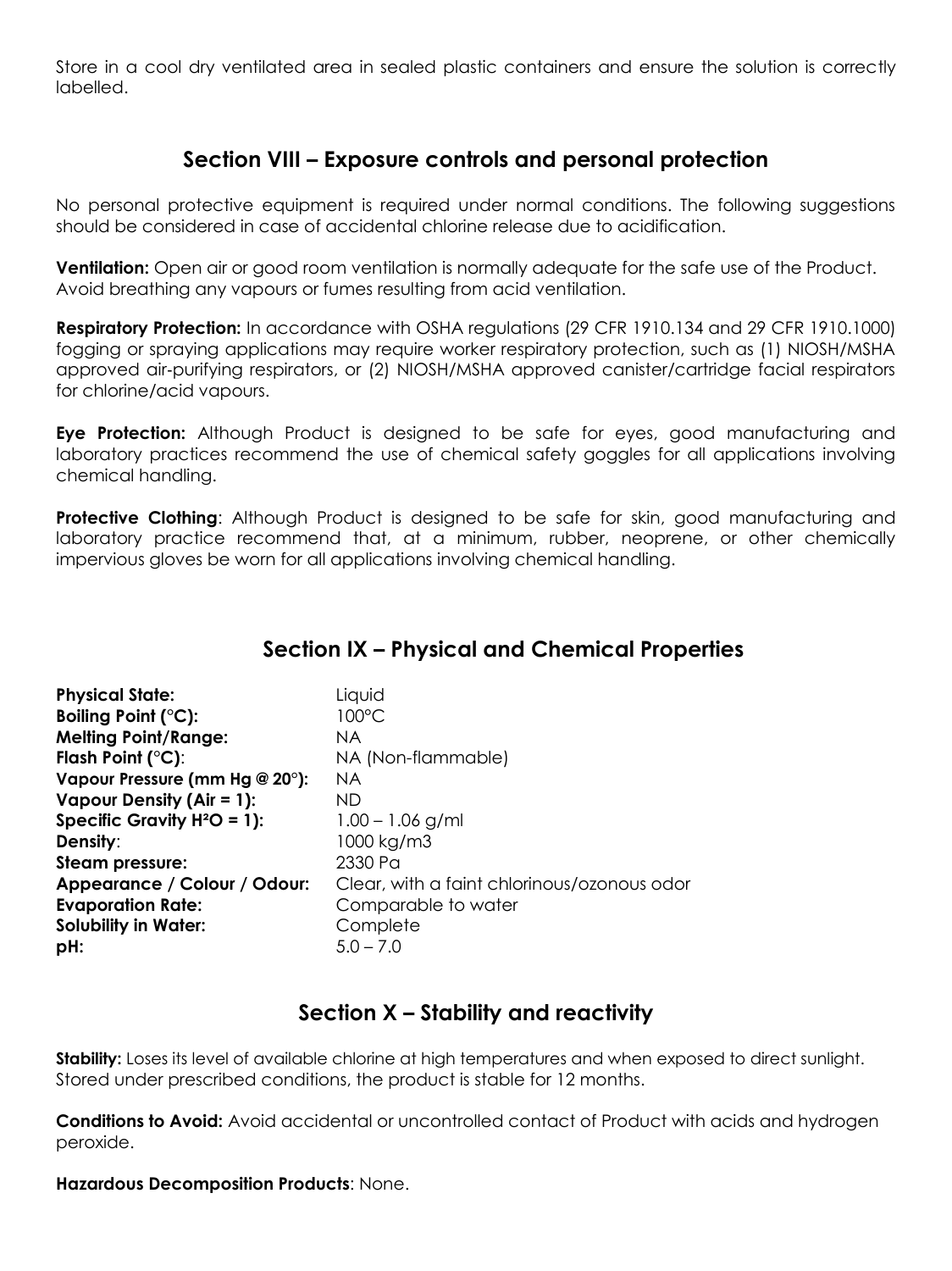#### **Hazardous Polymerization**: Will not occur.

## **Section XI – Toxicological information**

The product is classified as non-dangerous accordingly (88/279/EWG) The Product contains 500± ppm Free Available Chlorine (FAC). Toxicity and exposure limits to Chlorine:

TLV/TWA: 1 ppm (3 mg/cubic meter) TLV/STEL: 3 ppm (9 mg/cubic meter) Acute Oral LD50 in rats g/kg 0.73; Dermal LD50 in rats g/kg 1.26 – 2.0

## **Section XII – Ecological information**

**Environmental stability:** No specific data is available for this product, however this product is expected to be readily biodegradable.

**Effect of Product on plant and animals:** No evidence is currently available on this product's effects on plants or animals.

**Effect of product to aquatic life:** No evidence is currently available on this product's effects on aquatic life.

## **Section XIII – Disposal information**

Product is ≤0.9% sodium chloride (salt) solution and <0.05% available chlorine. Some localities allow such concentrations to be sent to open storm sewers; however local environmental regulatory requirements should be followed.

## **Section XIV – Transport Information**

Not classified as hazardous for transport.

### **Section XV – Regulatory Information**

**TSCA No:** All chemicals in this Product are listed on the EPA TSCA Inventory list.

**CERCLA/SARA**: This Product has been reviewed according to the EPA "Hazard Categories" promulgated under Section 311 and 312 of SARA. It does not fall in any listed category and poses no risk of immediate (acute) health hazard, delayed (chronic) health hazard, fire hazard, or sudden release of pressure and is not reactive (see 29 CFR § 1910.1200).

**OSHA Hazard Communication Standard:** This product is not a "Hazardous Chemical" as defined by the OSHA Hazard Communication Standard, 29 CFR 1910.1200.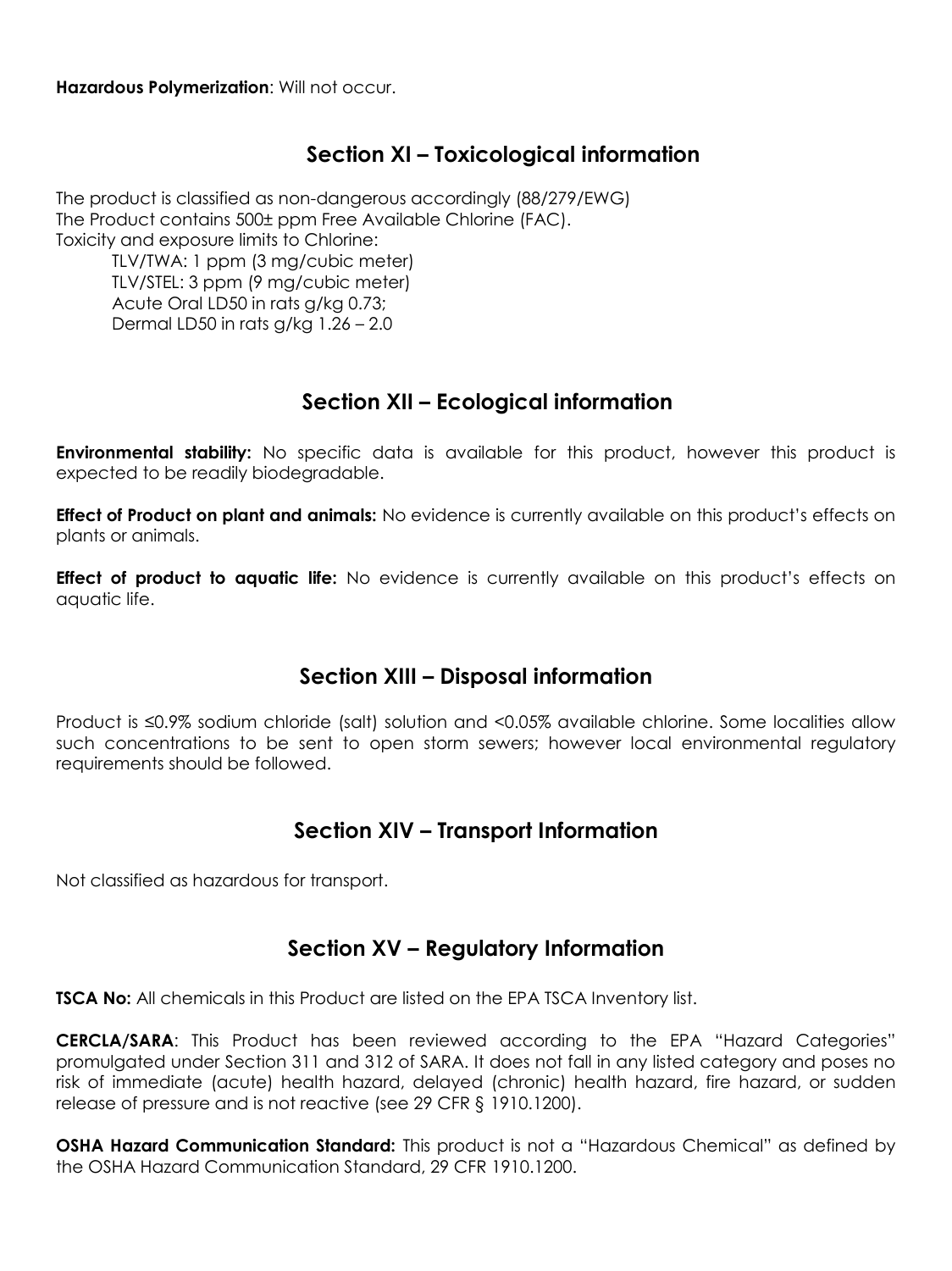#### **Clean Air Act:** NA.

#### **Product Label Text Hazard Information:**

• Refer to MSDS • KEEP OUT OF THE REACH OF CHILDREN

## **Disclaimer**

This Material Safety Data Sheet (MSDS) was prepared in accordance with the provisions and requirements of 29 CFR § 1910.1200(a) and discloses the physical and health hazards of all hazardous chemicals contained in the Product described in this MSDS, but unless otherwise noted, does NOT describe or disclose ALL of the chemicals/components in the Product, some of which may be Trade Secrets.

The information included in this MSDS is based on data developed or compiled by I.E.T., Inc. (IET) from open literature, independent laboratory studies, and other available scientific evidence and is believed to be accurate and complete, but IET makes no warranty with respect thereto. **Neither does**

**IQ Green Solutions make any representation or warranty, express or implied, with respect to the Product or its suitability for any purpose or use, hereby disclaiming all such warranties, including the implied warranties of merchantability and fitness for a particular purpose and the implied warranty that the Product is free of claims of third persons by way of infringement or the like**. Anyone intending to use the Product described in this MSDS should satisfy himself that the Product (1) is suitable for their particular purposes and intended uses, and (2) meets any safety and health standards applicable thereto. It is the obligation of each user of the Product described in this MSDS to determine and comply with the requirements of all statutes – local, state and federal – applicable to its use, storage and disposal.

## **Section XVI – Other information**

IQ DISINFECTANT SOLUTION was designed to be a less hazardous biocidal agent than others currently in use. The information in this document meets the European requirements for safety and health measurements. (91/155/EWG)

The information contained in this document is based on data considered to be accurate at the time of publication and is given free of charge. It is representative of typical product but batches may exhibit minor variations.

No warranty is expressed or implied concerning the accuracy of this data.

In case of doubt or for clarification IQ Green Solutions should be consulted. IQ Green Solutions is unable to anticipate all conditions under which the product may be used, and users are advised to carry out an assessment of workplace risk and carry out their own tests to determine Safety and Suitability for the process and conditions of use.

## **Symbols**

ACGIH = American Conference of Governmental Industrial Hygienists ASTMI = American Society for Testing and Materials International CAS # = Chemical Abstracts Service Register number CERCLA = Comprehensive Environmental Response Compensation and Liability Act CL = Ceiling Limit IARC = International Agency for Research on Cancer